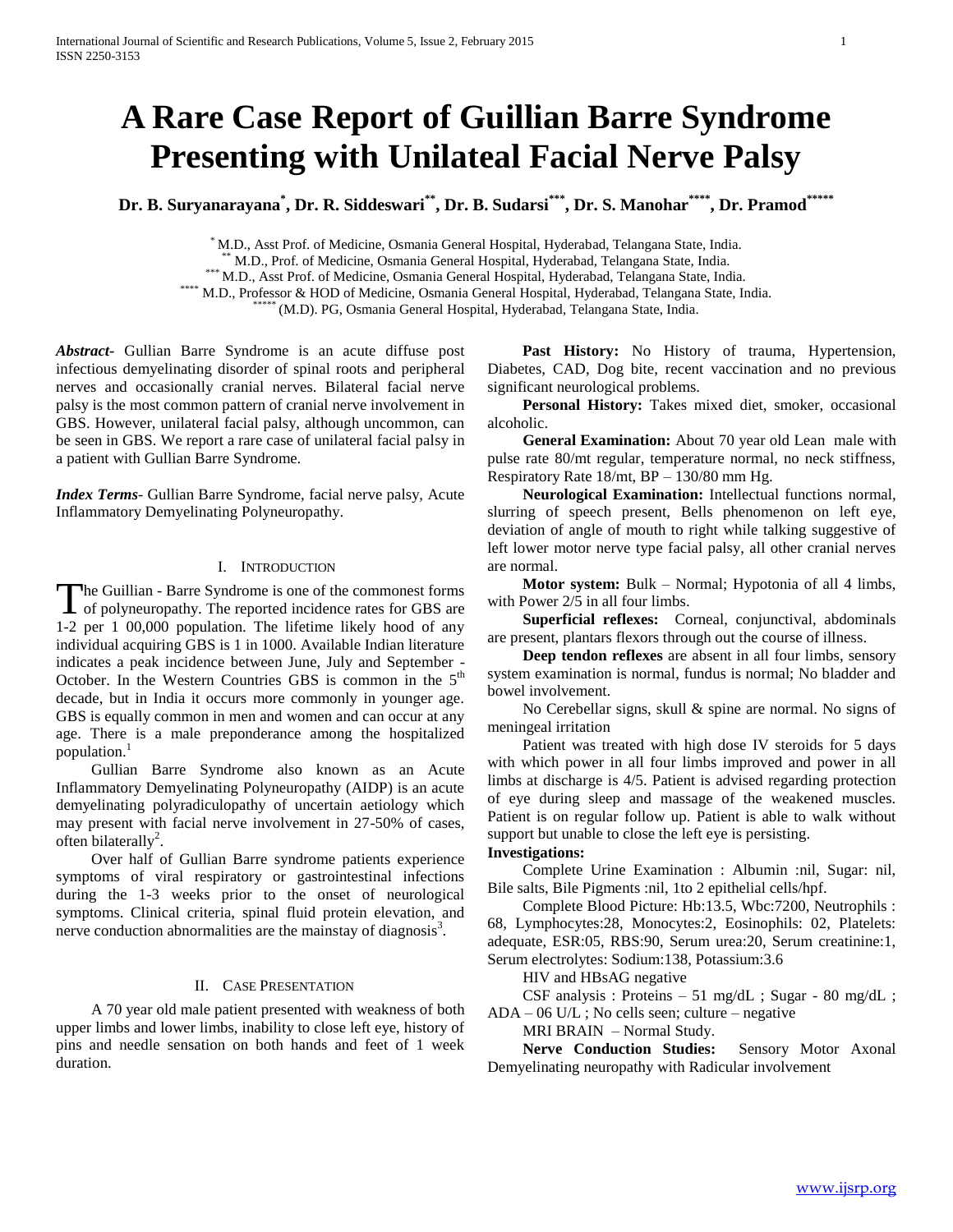

**Bells Phenomenon of left eye** Deviation of Angle of Mouth to  **Right & loss of Nasolabial fold on left side**

# **Electro physiological Studies (Nerve Conduction Report)**



|                                    |                                |                                      | (mS)         | Dist<br>$(\pi m)$ | (m/3)            |
|------------------------------------|--------------------------------|--------------------------------------|--------------|-------------------|------------------|
|                                    |                                | $-$ WRIST (MED)                      |              |                   |                  |
|                                    |                                | WRIST (MED) - ELBOW                  |              |                   |                  |
|                                    |                                | ELBOW - WRIST (ULN)                  |              |                   |                  |
|                                    |                                | WRIST(ULN) - ELBOW                   |              |                   |                  |
|                                    |                                |                                      |              |                   |                  |
| $C = 6$ mV                         | $2.9$ mVmS                     |                                      |              |                   |                  |
| $V =$                              | $2.7$ mVmS                     | ANNIE (PTN) - KNEE                   | 11.36        | 390               | 34.33            |
| Vm E                               | 1.9 mVmS                       |                                      |              |                   |                  |
| $U \equiv 1$                       | $2.3$ mVmS                     | ANKLE (CPN) - KNEE                   | 9.37         | 350               | 37.35            |
|                                    |                                |                                      |              |                   |                  |
| Rit-                               | N2: R2:                        |                                      |              |                   |                  |
| $72 - 20$                          | Area                           | Segment                              | Diff<br>(mB) | Dist<br>(mn)      | NCV<br>$(g_0/S)$ |
|                                    |                                | 10.2 mVmS   - WRIST (MED)            | $2.71 -$     |                   |                  |
| $-12V$                             |                                |                                      | 5.21         | 270               | 51.82            |
| $7 - 1254$                         | Savas 8,02                     | WRIST(MED) - BIDOW                   | 5.63         |                   |                  |
| 4.107                              | Si.5 mVm3                      | ELEOW - WRIST (ULN)                  | 5.52         | 300               | 54.35            |
| $Vm = 8$                           | 48.0 mVmS                      | WRIST (ULN) - ELBOW                  |              |                   |                  |
|                                    |                                |                                      |              |                   |                  |
| Vm                                 | $8.2$ mVmS                     |                                      |              |                   | 34.98            |
|                                    | 3.2 mVm8                       | ANCLE (PTN) - KNEE                   | 11.15        | 390               |                  |
|                                    |                                |                                      |              |                   |                  |
|                                    | 1.8 mVmS                       | $\sim$                               |              |                   |                  |
| $N21 -$                            | $1.6$ $m$ VnS<br>R2:           | ANKLE (CFN) - KNEE                   | 8,85         | 350               | $39 - 55$        |
| 1 mV                               | Area                           | Segment                              | Diff<br>(mS) | Dist<br>(mn)      | NCV<br>(m/8)     |
|                                    |                                | Ankle - Mid Calf                     |              | x                 |                  |
|                                    |                                | Ankle - Mid Calf                     |              |                   |                  |
|                                    |                                |                                      |              |                   |                  |
|                                    | # W2: Ulnar R2: Digits<br>Area | Segment                              | Diff<br>(mS) | Dist<br>(mn)      | NOV<br>$\{m/S\}$ |
|                                    |                                |                                      | 2.63         | 140               | 53.44            |
|                                    |                                | 13.9 uVmS Digits - Wrist             | 2.25         | 110               | 48.89            |
|                                    |                                | 19.4 µVmS Digits - Wrist             |              |                   |                  |
| 222:                               | R2:                            |                                      |              |                   |                  |
|                                    | Area                           | Segment                              | Diff<br>(mS) | Dist<br>(mn)      | NOV<br>(m/5)     |
| . mV<br>5 mV<br>9.9<br>1.1 pV<br>P |                                |                                      |              |                   |                  |
|                                    |                                | Ankle - Mid Calf<br>Ankla - Mid Calf |              | NE                |                  |